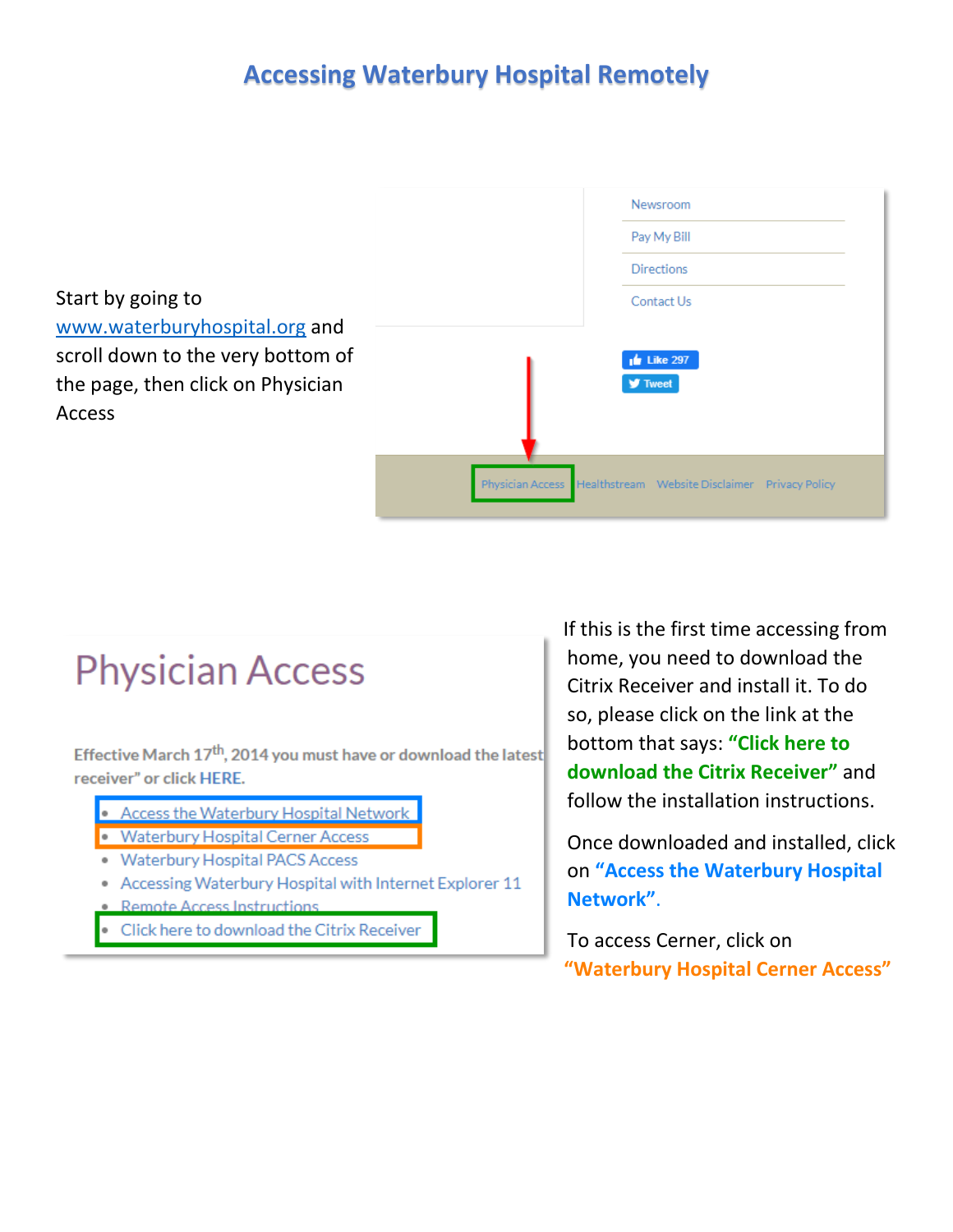## **Citrix Portal**

Type your network username and password and click on the checkbox for "I accept the Terms & Conditions"

| Please log on to continue.         |                  |        |  |
|------------------------------------|------------------|--------|--|
|                                    | <b>User name</b> |        |  |
|                                    | <b>Password</b>  |        |  |
| accept the Terms & Conditions<br>✔ |                  |        |  |
|                                    |                  | Log On |  |
|                                    |                  |        |  |

*\*Please note: If you get an error that you're not authorized to log in, please ask your manager to contact the helpdesk (internal extension 4357 or 203-575-2222 from outside the hospital) to authorize this request to be enabled to log in remotely.* 



You will get a prompt to install the Citrix Receiver, please **DO NOT** install that and click **"Skip to Logon"**